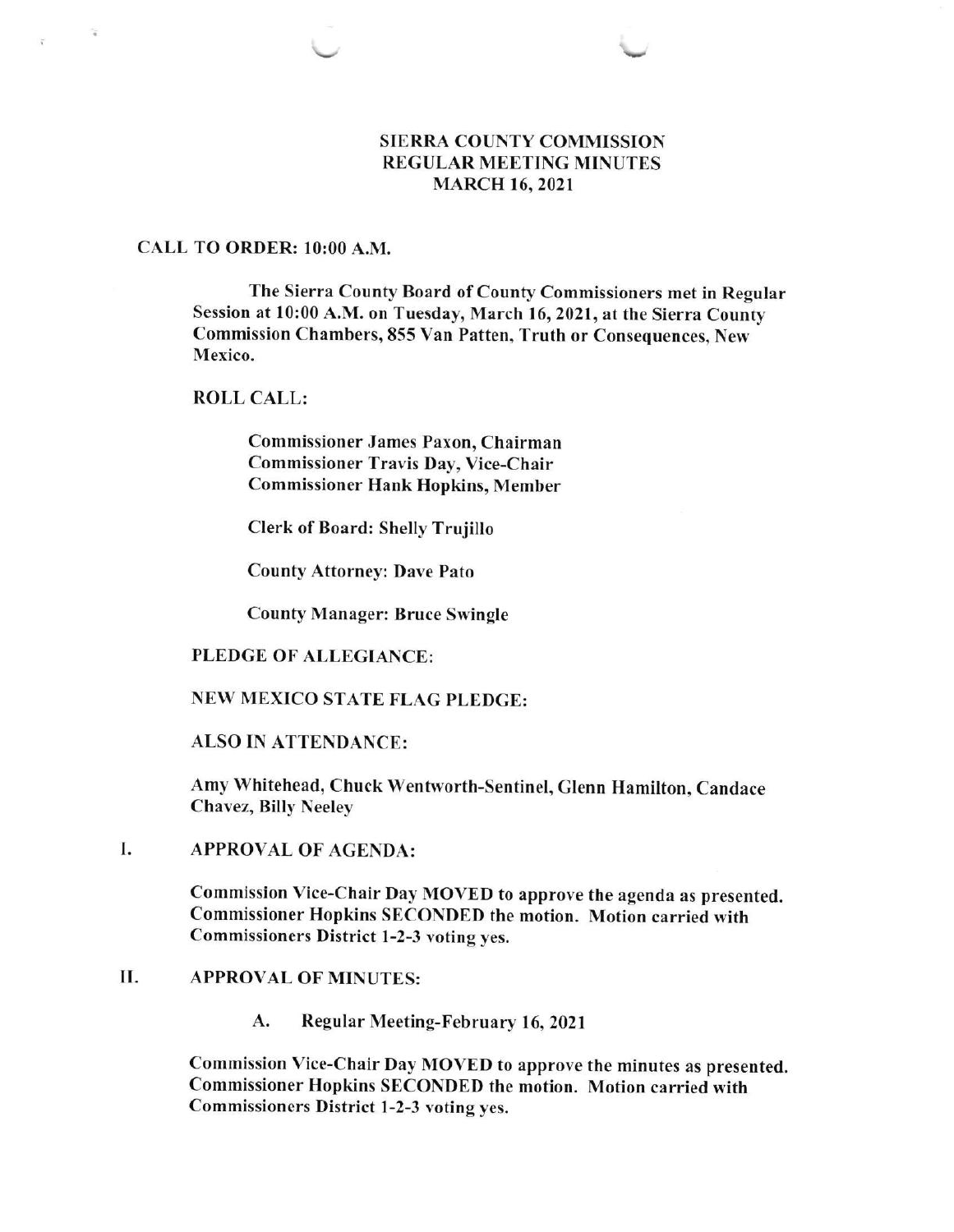$\downarrow$ Sierra County Commission Regular Meeting March 16, 2021 Page 2

#### III. PUBLIC COMMENT: LIMITED TO 3 MINUTES

#### IV. CONSENT AGENDA:

A. Resolution No. 109-065- Account Payables

B. Resolution No. 109-066-8udget Adjustments

C. Resolution No. 109-067-lndigent Claims

D. Indigent Burial 82021-001

Commissioner Hopkins MOVED to approve Consent Agenda as presented. Commission Vice-Chair Day SECONDED the motion. Motion carried with Commissioner Districts l-2-3 voting yes.

### V. PRESENTATIONS/REPORTS:

A. Anthony James-Forest Service-Black Range District Mr. James spoke about a prescribed burn at Indian Peak with approximately 10,876 acres to be burned. There will 7-10 days of active lighting beginning at the end of April through the end of May.

B. Department Reports

County Manager Swingle presented Dora Miranda with a certificate for Safety in the County.

## VI. BOARD OF FINANCE:

A. February Reconciliation

Commission Vice-Chair Day MOVED to approve November Reconciliation as presented. Commissioner Hopkins SECONDED the motion. Motion carried with Commissioner Districts 1-2-3 voting yes.

- OLD BUSINESS: VII
- VIII. NEW BUSINESS:

A. Sierra County Take-Home Vehicle Request-Ismael Rodriguez

Commission Vice-Chair Day MOVED to approve Sierra County Take-Home Vehicle Request-Ismael Rodriguez as presented. Commissioner Hopkins SECONDED the motion. Motion carried with Commissioner Districts 1-2-3 voting yes.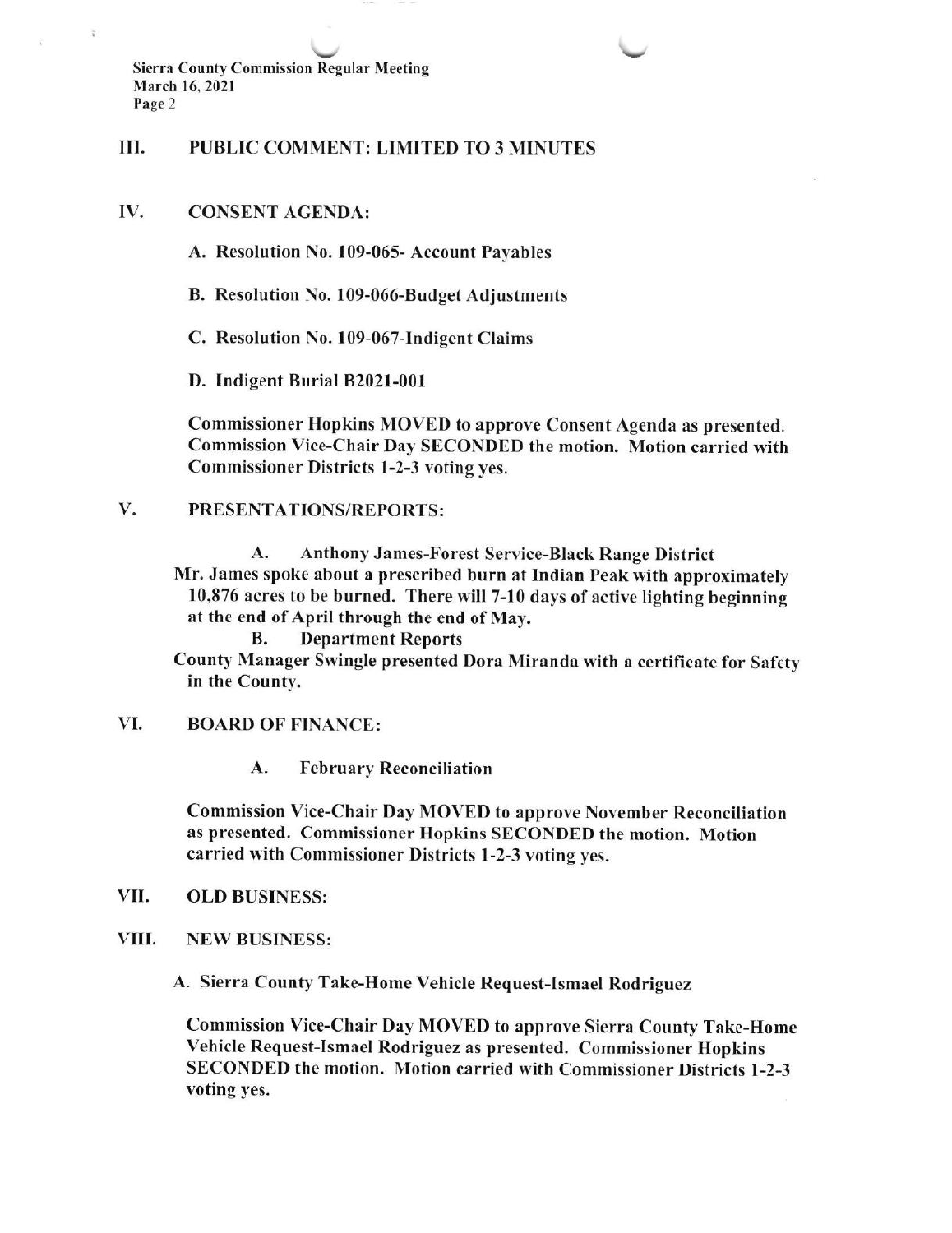\7 \7 Sierra County Commission Regular Meeting March 16,2021 Page 3

B. Sierra County Take-Home Vehicle Request-Enrique Ayalos

Commission Vice-Chair Day MOVED to approve Sierra County Take-Home Vehicle Request-Enrique Avalos as presented. Commissioner Hopkins SECONDED the motion. Motion carried with Commissioner Districts 1-2-3 voting yes.

#### IX. CONTRACTS - AGREEMENTS \_ PROCUREMENT:

A. MOA between NM Department of Health and Sierra County

Commissioner Hopkins MOVED to approve MOA befween NM Department of Health and Sierra County as presented. Commission Vice-Chair Day SECONDED the motion. Motion carried with Commissioner Districts 1-2-3 voting yes.

B. State of New Mexico DFA and Sierra County Agreement for Capital Appropriation Project-9255,000.00

Commission Vice-Chair Day MOVED to approve State of New Mexico DFA and Sierra County Agreement for Capital Appropriation Project-\$255,000.00 as presented. Commissioner Hopkins SECONDED the motion. Motion carried with Commissioner Districts 1-2-3 voting yes.

C. State of New Mexico DFA and Sierra County Agreement for Capital Appropriation Project-\$200,000.00

Commission Vice-Chair Day MOVED to approve State of New Mexico DFA and Sierra County Agreement for Capital Appropriation Project- \$200,000.00 as presented. Commissioner Hopkins SECONDED the motion. Motion carried with Commissioner Districts l-2-3 voting yes.

D. Intergovernmental Agreement Amendment Aeroviroment

Commission Vice-Chair Day MOVED to Table Intergovernmental Agreement Amendment Aeroviroment as presented. Commissioner Hopkins SECONDED the motion. Motion carried with Commissioner Districts l-2-3 voting yes.

## X. RESOLUTIONS - ORDINANCES - PROCLAMATIONS:

A. Resolution No. 109-068-Road Department Mileage Certification

Commissioner Hopkins MOVED to approve Resolution No. 109-068-Road Department Mileage Certification as presented. Commission Vice-Chair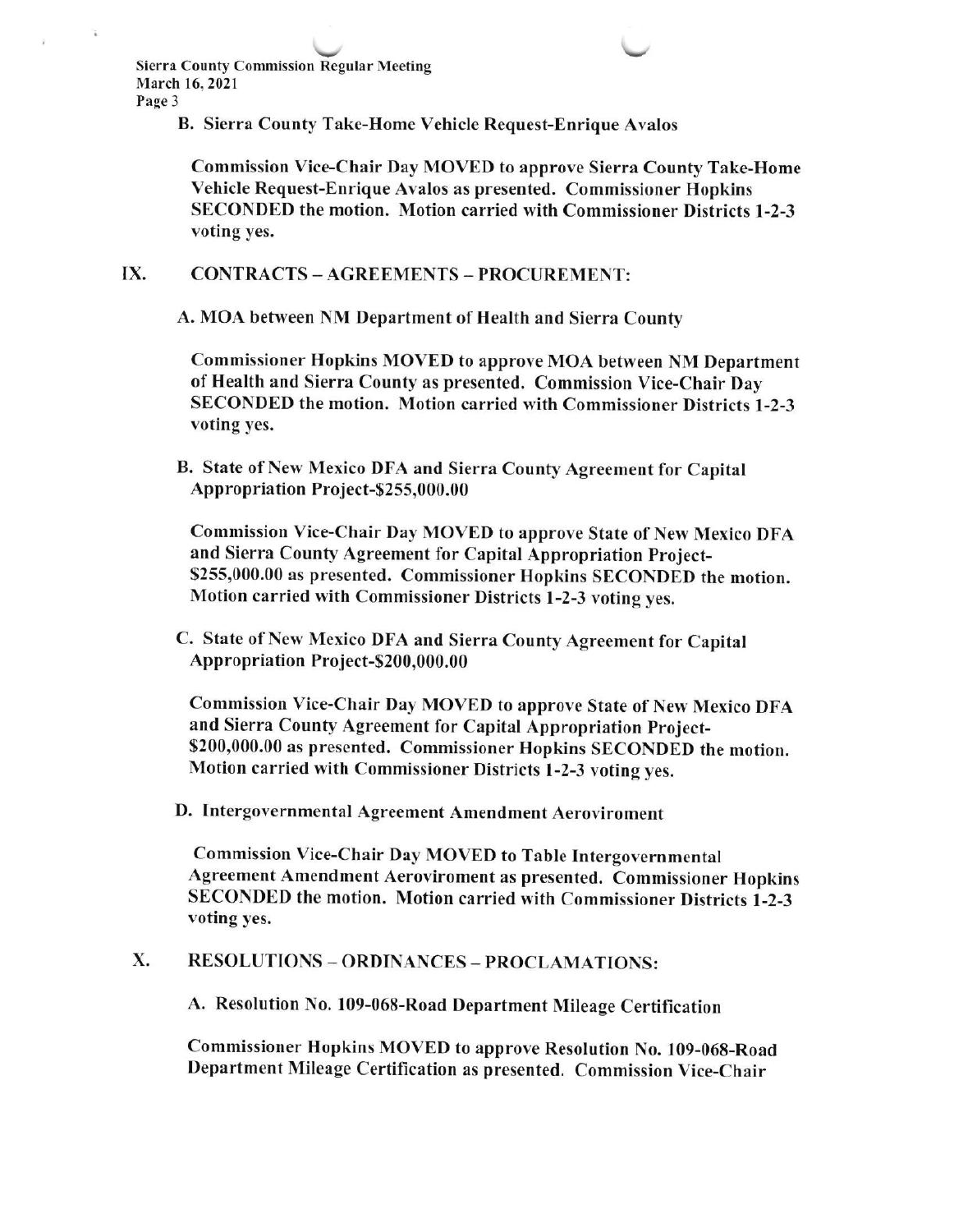$\sim$   $\sim$   $\sim$   $\sim$ Sierra County Commission Regular Meeting March 16, 2021 Page 4

> Day SECONDED the motion. Motion carried with Commissioner Districts l-2-3 voting yes.

#### XI. EXECUTIVE SESSION (10:51 A.M.) SECTION (10-15-lE THRU H):

At 10:51 A.M. Commission Vice-Chair Day MOVED to go into Executive Session for Personnel, Real Estate, Pending and Threatened Litigation. Commissioner Hopkins SECONDED the motion. Roll call vote was taken with all Commissioners present voting yes,

District  $1 - Yes$ District 2 - Yes District 3 – Yes

#### PENDING AND THREATENED LITIGATION:

- D. Caouette vs. Sierra County A.
- City of Albuquerque vs. TRD B.

#### PERSONNEL:

REAL ESTATE:

#### XII. OPEN SESSION ACTIONS FOR EXECUTIYE SESSION:

Commission Vice-Chair Day MOVED to come back into Regular Session. Commissioner Hopkins SECONDED the motion. Roll call vote was taken, with all Commissioners present voting yes.

## DATE AND TIME OF NEXT REGULAR SIERRA COUNTY COMMISSION MEETING: April 20,2021

The date and time of the next Regular Sierra County Commission Meeting has been scheduled for Tuesday, April 20, 2021, at l0:00 A.M. at the Sierra County Commission Chamber at 855 Van Patten, Truth or Consequences, New Mexico.

Commission Vice-Chair Day MOVED to adjourn the meeting. Commissioner Hopkins SECONDED the motion. Motion carried with Commissioner Districts l-2-3 voting yes.

#### ADJOURNMENT: (l I :46 A.M.)

There being no further business to come before the Board, Commission Chair Paxon adjourned the meeting at 1l:46 A.M.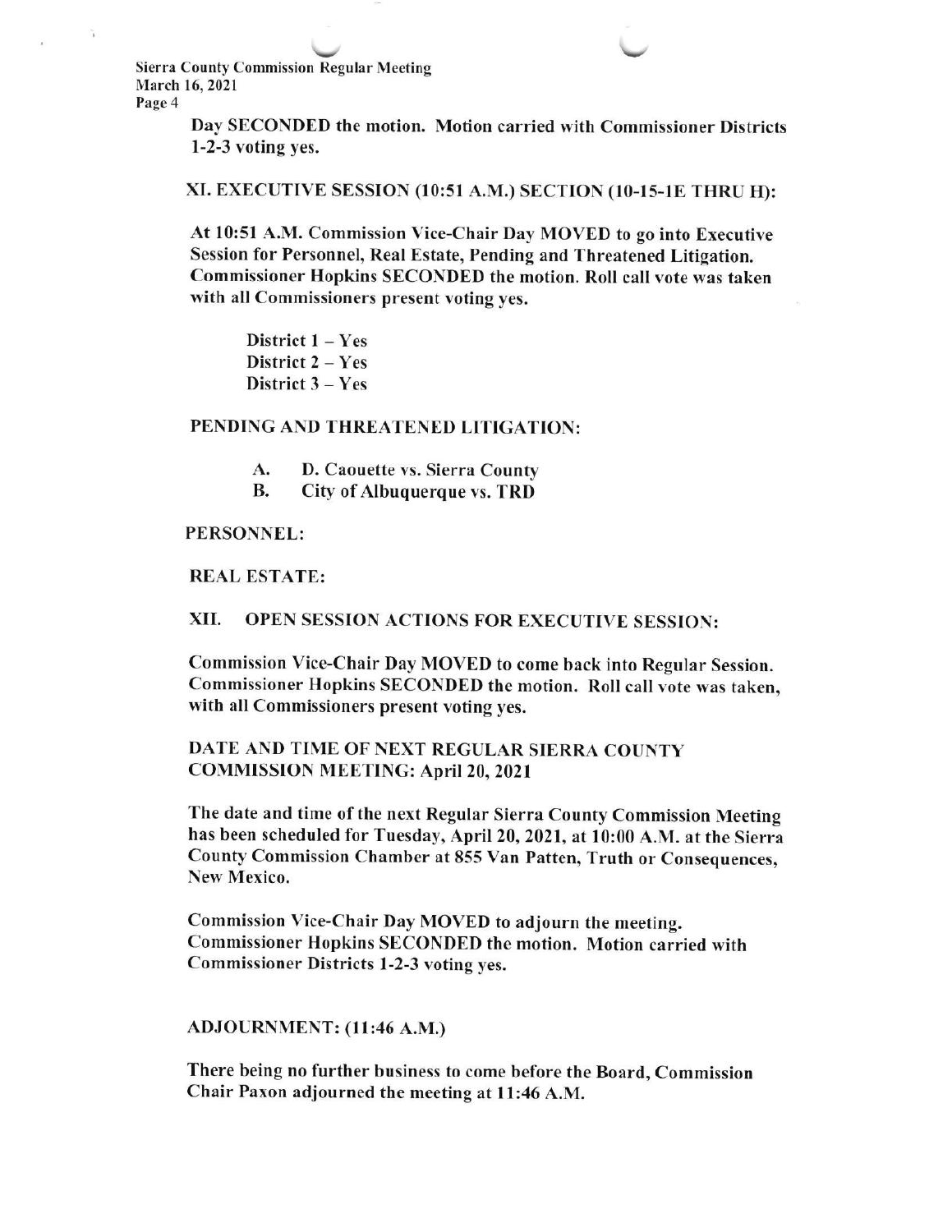**Sierra County Commission Regular Meeting** March 16, 2021 Page 5

 $\lambda = 3$ 

Dated this 16th day of March, 2021.

# SIERRA COUNTY BOARD OF COUNTY COMMISSIONERS

Commissioner James Paxon/Chairman

Commissioner Travis Day, Vice-Chairman

Commission Hank Hopkins, Member

ATTEST:

Shelly K jillo, County Clerk